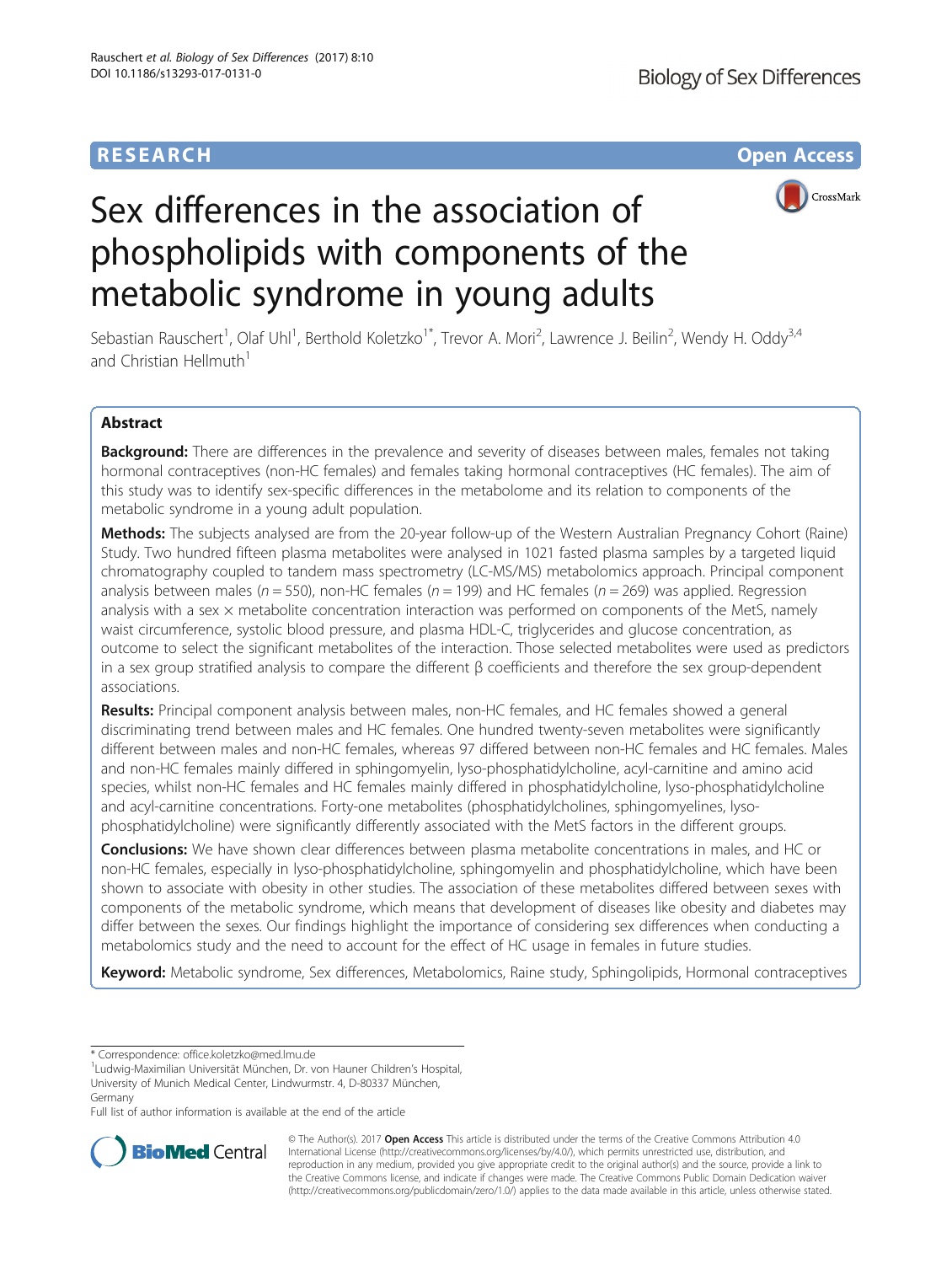## Background

There is increasing evidence from epidemiological studies that sex and oral contraceptive use in females modulate the development and the severity of cardiovascular disease [[1](#page-11-0)–[4](#page-11-0)]. For example, men are more likely to develop coronary heart diseases than women, especially women prior to menopause, but the risk of developing stroke and heart failure is higher in women [[1\]](#page-11-0). Similarly, more females than males are overweight and obese in developing countries, whereas the opposite is found in developed countries [[5\]](#page-11-0). Since males and females differ in the development and severity of obesity and insulin resistance, it is likely that differences in their metabolism, as a result of genetic effects and environmentally induced changes, may play an important role.

Analysis of the metabolome of males and females could provide insights into the sex-related differences of progression and severity of cardiovascular diseases. Most of the metabolomics studies to date have not stratified analyses according to sex, most likely due to their small sample size. Additionally, to our knowledge there are no studies that have examined sex differences in metabolomics and associated these with components of the metabolic syndrome (MetS). In particular, the characterisation of hormonal contraceptive usage in females with regards to its potential effect on metabolomic changes is highly underrepresented in current research, although a large number of women have been using them since their development in the 1960s [\[3](#page-11-0)].

This topic is of high relevance in the approach of implementing sex-specific interventional strategies and biomarker tests in future clinical settings. If biomarkers are different between the sexes, the relevance of those general biomarkers is questionable and also critical in terms of false diagnosis.

The aim of this study was to examine the metabolome of males and females at 20 years of age, including females either using (HC) or not using hormonal contraceptives (non-HC), taking part in the Western Australian Pregnancy Cohort (Raine) Study. The study related potential differences in the metabolome to a number of risk factors underlying the MetS [[6\]](#page-11-0).

#### Methods

Details on the Raine study have been reported previously [[7, 8](#page-11-0)]. Briefly, from 1989 to 1991, 2900 pregnant women were enrolled in this prospective longitudinal cohort study with the purpose to examine the effects of prenatal ultrasound imaging on the offspring [\[8\]](#page-11-0). Two thousand eight hundred sixty-eight live births were evaluated and followed serially to 20 years of age. The present study used cross-sectional data from the 20-year follow-up of the cohort, which occurred between March 2010 and April 2012 and included 87% of the active participants. Ethics approval at the 20 year follow-up was obtained from the University of Western Australia Human Research Ethics Committee. Informed and written consent was obtained from participants.

Serum insulin, glucose, lipids and liver function tests were analysed using standardised protocols in the Path-West Laboratory at Royal Perth Hospital, Perth, Western Australia.

MetS components were the ones established by the International Diabetes Federation, including central obesity, raised systolic blood pressure (sysBP), fasting raised triacylglycerol (TG), glucose, and reduced high density lipoprotein cholesterol (HDL-C) [\[6\]](#page-11-0). HC use in females was derived from a questionnaire and based on current use of the oral contraceptive pill, implant, injection or any intrauterine HC-device and defined as a binary variable yes/no.

#### Metabolomics measurements

Polar lipids (acyl-carnitines (acyl-Carn), diacyl-phosphatid ylcholines (PCaa), acyl-alkyl-phosphatidylcholines (PCae), sphingomyelines (SM), lyso-phosphatidylcholines (LPC/ LPCa), alkyl-linked lyso-phosphatidylcholines (LPCe)), non-esterified fatty acids (NEFA) and amino acids (AA) were measured as previously reported [\[7](#page-11-0), [9](#page-11-0), [10](#page-11-0)].

The Additional file 1 provides a detailed description of the metabolomics methodology. Briefly, proteins of plasma were precipitated by adding methanol including internal standards. After centrifugation, the supernatant was used for analyses by liquid chromatography (1200, Agilent) coupled to triple quadrupole mass spectrometry (4000QTRAP, Sciex). Metabolites were quantified by comparison to external standards as μmol/L.

## Potential confounding factors

Physical activity was assessed using the short form of the International Physical Activity Questionnaire and asked whether individuals performed more than 10 min of moderate or vigorous physical activity, and time spent walking or sitting in the last 7 days. The number of days, hours and minutes was reported. We created a categorical variable with "less than once a week", "1 to 3 times" and "4 or more times" more than 10 min of physical activity per week.

Sedentary behaviour assessment was based on hours spent in front of a screen, including TV watching, playing videogames, socializing and non-socializing activities on the Internet.

Smoking cigarettes and drinking alcohol were used as binary variables. Smoking was assessed by asking if the participant was currently smoking. Alcohol consumption was based on any alcohol consumption in the last 7 days.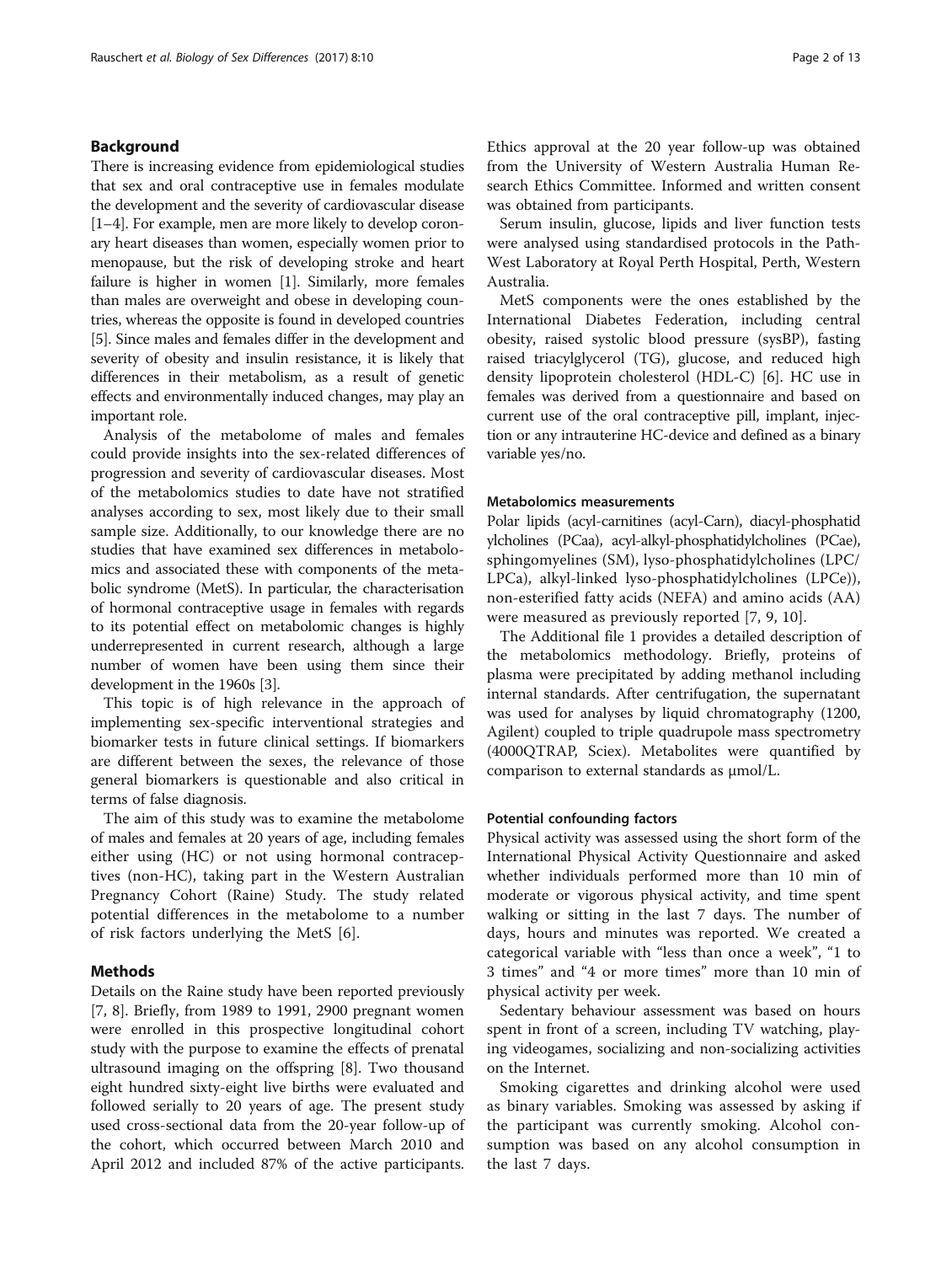## Ethnicity was applied as a dichotomous variable of Caucasian versus non-Caucasian.

Diet was based on dietary patterns as reported by Ambrosini et al. and included three variables: a healthy dietary pattern, a western dietary pattern and a dietary misreporting variable of food intake to account for over, under, or plausible dietary reporting [\[11](#page-11-0)].

#### **Statistics**

The software R (R Project for Statistical Computing, <http://www.r-project.org/>, Version 3.0.2) was used for all statistical analyses. To determine if the residuals were normally distributed, we checked the diagnostic plots of all the models. The  $R$  function crPlots from the car package in  $R$  [[12\]](#page-11-0) was used to check if outliers influence the linearity. We also assessed the boxplots for all variables used, leading to outlier exclusion. Together with our sufficiently large sample size (Central Limit Theorem), the model assumptions were met. Z-scores for each metabolite within each batch have been calculated to account for batch variation. A batch was defined as 81 samples together with standards and 6 quality control samples. All samples were measured in 15 batches.

We defined a three-level sex variable with the categories males, non-HC females and HC females.

The analysis was divided in three parts. First of all, we aimed at general sex differences.

#### General sex differences: principal component analysis

To determine whether the variance in the metabolomics data could be explained in part by the sex categories, we applied principal component analysis (PCA), which is used to find components that explain most of the variance in the data. The components explaining most of the variance (component 1 and component 2) were plotted against each other to see if they showed discriminating clusters for the sex categories. To assess which metabolite groups drive that discrimination, the loadings of the metabolite classes were depicted as arrows in the same plot.

## Sex differences in the associations with the components of the MetS: analysis of variance

In the second analysis, we aimed to extract those metabolites that were significantly associated with at least one of the components of the MetS, depending on the sex variable.

Therefore, the metabolites that were significantly different between the three levels of the sex variable in association with the five continuous factors of the MetS needed to be identified. This pre-selection of metabolites was performed by applying a sex and metabolite interaction variable into analysis of variance (Anova) models with one of the five MetS indicators

per model as outcome adjusted for the above-mentioned confounders. A significant interaction meant that the association between the metabolite and the single MetS factor was different depending on at least one of the three sex categories. To indicate which sex groups differed, we performed regression analysis to compare the three group differences after the anova.

## Regression models stratified by sex group

The third analysis aimed to determine if the effect size of the metabolite in association with the single component of the MetS was significantly different between the three sex categories.

The metabolites that were significant in the interaction with at least one of the factors associated with the MetS were used to analyse if the effect sizes are significantly different between the sex categories. Therefore, we stratified the data into a male and non-HC and HC female subset. In all analyses, one of the five factors associated with the MetS was the outcome per model and the identified metabolites the predictor, adjusted for confounding variables.

The resulting standardized β coefficients were compared between the three sex categories. Significance for the difference of the β coefficients was tested by applying a regression model with dummy variables (male and non-HC female, HC female, each: yes (1), no (0)), to determine if they were significantly different to the reference category. This difference can be interpreted as the difference in the association between the metabolite and the outcome, if the respective sex category is added. It is a way to perform a significance test for the difference of β coefficients in different categories (for an overview of the analysis strategy, see Fig. [1\)](#page-3-0).

To determine if the metabolites that showed up significantly in the stratified groups were of any significance in the general, unstratified population, we performed analyses with the whole data set, where a single one of the five MetS indicators was the outcome and metabolite concentration was the predictor, adjusted for the confounders stated above (Additional file [1](#page-10-0): Table S1).

We used false discovery rate as described by Benjamini and Hochberg to account for multiple testing for the  $p$ values [\[13\]](#page-11-0). This was performed using the *p.adjust* function of the R core package. The confidence intervals were corrected for multiple testing using the formula  $1-\frac{of \space of \space selected \space metabolic \times 0.05}{\# of \space all \space metabolic \space to}$ , according to Benjamini and Yekutieli [[14](#page-11-0)]. The correction procedure for multiple testing was applied using the number of metabolites. This approach was used, as the main aim of this study was hypothesis generation, and the Bonferroni correction is very restrictive in this regards.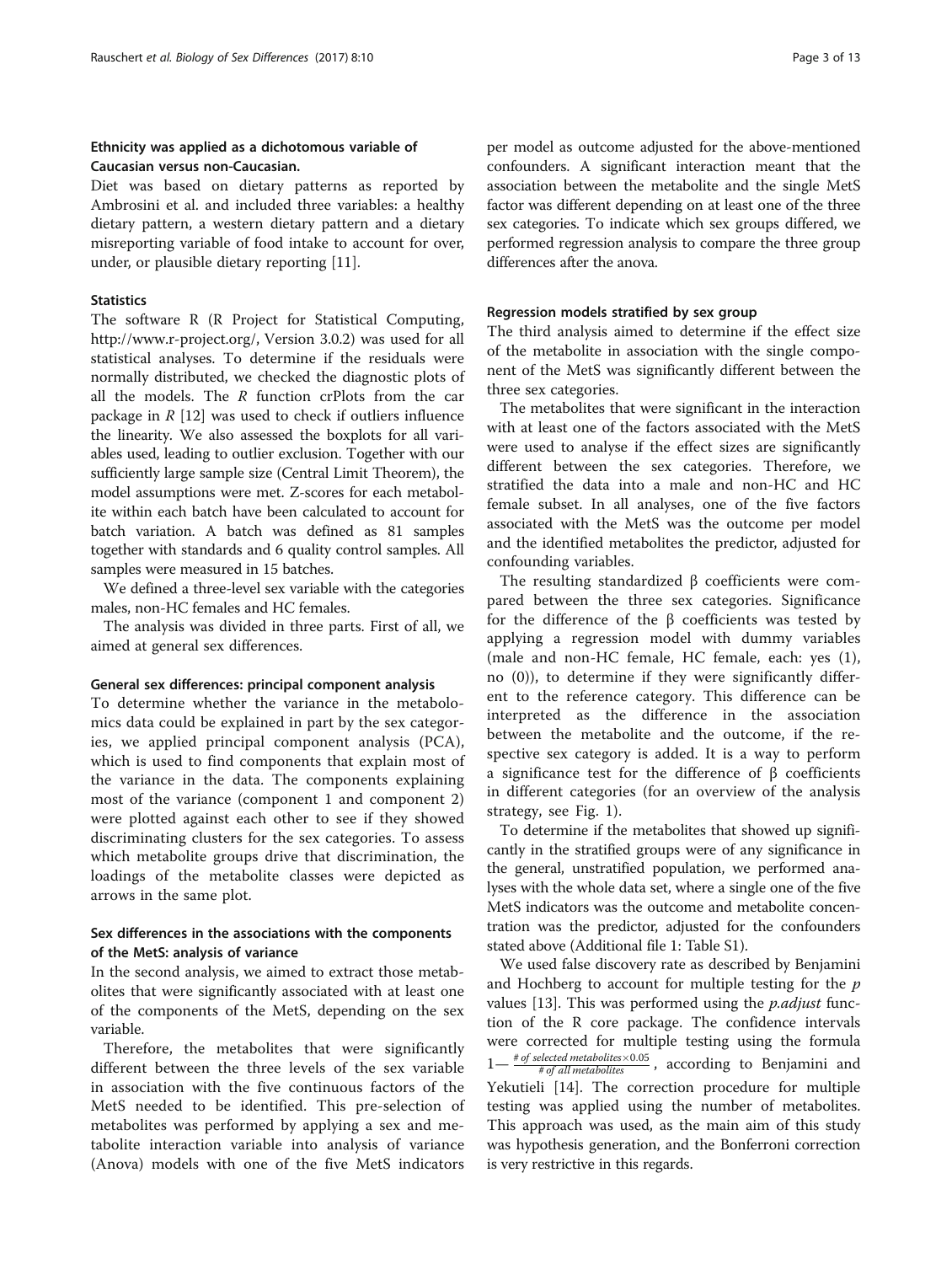

<span id="page-3-0"></span>

## Results

The study characteristics of the participants are shown in Table [1.](#page-4-0) Results for all models and metabolites can be found in the Additional file [1](#page-10-0): Table S1 which shows that there were significant differences in the concentrations of HDL-C, glucose and triglycerides, sysBP and waist circumference (WC) between males and non-HC and HC females.

## General sex differences: principal component analysis

PCA (Figure [Fig. 2\)](#page-5-0) showed a clustering effect between males and HC females, predominantly due to differences in SM, PC and LPC.

In the regression, there were 127 metabolites significantly different between males and non-HC females and 97 metabolites that differed significantly between HC and non-HC females.

Males and HC females, however, significantly differed in 161 metabolites (Additional file [1:](#page-10-0) Table S2– Table S4, Table [2](#page-5-0)).

## Sex differences in the associations with components of the MetS: analysis of variance

In the Anova, we found that 46 metabolites showed a sex interaction with at least one component of the MetS (Additional file [1](#page-10-0): Table S5, group differences

Additional file [1:](#page-10-0) Table S5). These 46 metabolites were included in the stratified analysis to examine the standardized β values. All of the 46 metabolites were significantly associated with the indicators of the MetS in the unstratified analysis of the general Raine study population.

Those metabolites were acyl-Carn C3:0, NEFA C24:5, NEFA C26:1, PCaa C32:3, PCaa C34:1, PCaa C34:2, PCaa C34:3, PCaa C36:0, PCaa C36:1, PCaa C36:2, PCaa C36:3, PCaa C36:4, PCaa C38:0, PCaa C38:3, PCaa C38:4, PCaa C38:5, PCaa C38:6 , PCaa C40:6, PCaa C40:4, PCaa C40:5, PCae C36:1, PCae C38:0, PCae C40:0, PCae C40:6, SM C36:0, SM C38:1, SM C38:2, SM C40:3, SM C40:4, SM C40:5, SM C41:0, SM C42:4, SM C42:6, SM C44:6, LPCa C16:0, LPCa C16:1, LPCa C18:0, LPCa C18:1, LPCa C18:3, LPCa C20:3, LPCa C20:4, LPCa C20:5, LPCa C22:5, LPCa C22:6, LPCe C18:0, and LPCe C18:1 (for sex group differences: Table [3](#page-6-0), for  *values, β-coefficients and* confidence interval: Additional file [1](#page-10-0): Table S6).

In regression models stratified by sex group, we found that 41 of these metabolites had significantly different between-group β coefficients, whereas acyl-Carn C3:0, PCaa C34:2, PCaa C40:4, SMa C38:2 and NEFA C26:1 showed no significant difference (Additional file [1](#page-10-0): Table S5). None of the metabolites were significantly different between the sex categories for all MetS factors.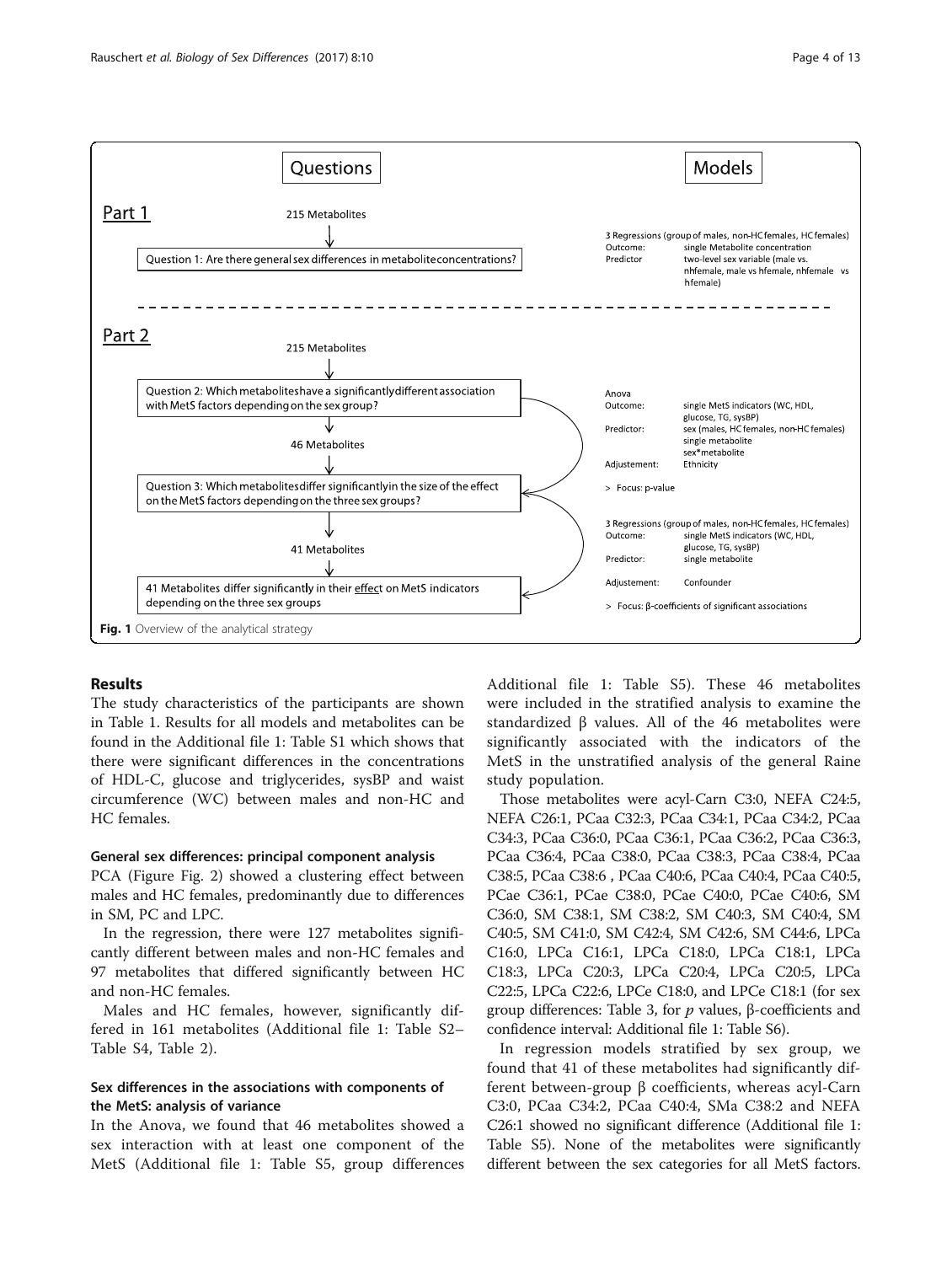## <span id="page-4-0"></span>Table 1 Study participant characteristics stratified by sex and hormonal contraceptive (HC) use

|                                                                                     | Females not taking HC  | Females taking HC      | Males                 | $p$ value                       |
|-------------------------------------------------------------------------------------|------------------------|------------------------|-----------------------|---------------------------------|
| n(%)                                                                                | 199 (19.55)            | 269 (26.42)            | 550 (54.03)           |                                 |
| Age (years; mean $\pm$ sd) Age (years;<br>mean $\pm$ sd) Age (years; mean $\pm$ sd) | 20.1(0.6)              | 20.01 (0.61)           | 20.07 (0.50)          |                                 |
| Waist circumference (cm; mean $\pm$ sd)                                             | 78.63 (±13.64)         | 76.09 (±11.96)         | 82.46 (±11.25)        | <0.001a <0.001b <0.05c          |
| Body mass index (BMI, kg/m <sup>2</sup> )                                           | 24.88 (6.09)           | 23.85 (6.09)           | 24.32 (4.17)          | 0.0504c                         |
| Glucose (mmol/L; mean $\pm$ sd)                                                     | 4.87 $(\pm 0.38)$      | 4.83 $(\pm 0.36)$      | 5.05 $(\pm 0.44)$     | $<$ 0.001a $<$ 0.001b           |
| Triglycerides (mmol/L;mean $\pm$ sd)                                                | $0.85 \ (\pm 0.38)$    | 1.16 $(\pm 0.49)$      | $1.08 \ (\pm 0.56)$   | $<$ 0.001a $<$ 0.05b $<$ 0.001c |
| HDL-C (mmol/L; mean $\pm$ sd)                                                       | 1.41 $(\pm 0.32)$      | 1.42 $(\pm 0.30)$      | 1.23 $(\pm 0.26)$     | $<$ 0.001a $<$ 0.001b           |
| LDL-C (mmol/L; mean $\pm$ sd)                                                       | $2.51 (\pm 0.64)$      | $2.59 \ (\pm 0.62)$    | $2.43 \ (\pm 0.67)$   | 0.001 <sub>b</sub>              |
| Systolic blood pressure<br>(mm Hg; mean $\pm$ sd)                                   | 110.92 $(\pm 11.69)$   | 111.7 $(\pm 10.65)$    | 123.2 $(\pm 12.4)$    | $<$ 0.001a $<$ 0.001b           |
| Diastolic blood pressure<br>(mm Hg; mean $\pm$ sd)                                  | 65.16 $(\pm 8.16)$     | 65.74 $(\pm 7.35)$     | 65.48 $(\pm 8.27)$    |                                 |
| Western diet (mean $\pm$ sd)                                                        | $-0.25$ ( $\pm 0.79$ ) | $-0.4$ ( $\pm 0.68$ )  | $0.41$ ( $\pm 0.94$ ) | $<$ 0.001a $<$ 0.001b $<$ 0.05c |
| Healthy diet (mean $\pm$ sd)                                                        | $0.01$ ( $\pm 0.84$ )  | $-0.01$ ( $\pm 0.80$ ) | $0.03$ ( $\pm 0.96$ ) |                                 |
| Misreporting (n/%)                                                                  |                        |                        |                       | $<$ 0.01a $<$ 0.001b            |
| Underreporting                                                                      | 77 (38.7)              | 116 (43.12)            | 131 (23.82)           |                                 |
| Plausible reporting                                                                 | 80 (40.2)              | 109 (40.52)            | 222 (40.36)           |                                 |
| Over-reporting                                                                      | 8(4.02)                | 11 (4.09)              | 33 (6)                |                                 |
| NA.                                                                                 | 34 (17.09)             | 33 (12.26)             | 164 (29.82)           |                                 |
| Physical Activity (in the last 7 days, n/%)                                         |                        |                        |                       | $<$ 0.001a $<$ 0.001b           |
| Less than once                                                                      | 39 (20)                | 55 (20.45)             | 36 (6.55)             |                                 |
| 1 to 3 times                                                                        | 76 (38.19)             | 122 (45.35)            | 137 (24.91)           |                                 |
| More than 4                                                                         | 59 (29.65)             | 73 (27.14)             | 244 (44.36)           |                                 |
| NA.                                                                                 | 25 (12.56)             | 19 (7.06)              | 133 (24.18)           |                                 |
| Sedentary behaviour (hours per day, n/%)                                            |                        |                        |                       | $<$ 0.05a $<$ 0.05b             |
| $\mathbf 0$                                                                         | $\sqrt{2}$             | 1(0.37)                | /                     |                                 |
| 1                                                                                   | 26 (13.07)             | 42 (15.61)             | 37 (6.73)             |                                 |
| 2                                                                                   | 80 (40.2)              | 113 (42.01)            | 204 (37.09)           |                                 |
| 3                                                                                   | 47 (23.62)             | 74 (27.51)             | 142 (25.82)           |                                 |
| 4                                                                                   | 24 (12.06)             | 21 (7.81)              | 41 (7.45)             |                                 |
| ΝA                                                                                  | 22 (11.06)             | 18 (6.69)              | 126 (22.91)           |                                 |
| Smoking (currently, n/%)                                                            |                        |                        |                       |                                 |
| No                                                                                  | 154 (77.39)            | 217 (80.67)            | 355 (64.55)           |                                 |
| Yes                                                                                 | 23 (11.56)             | 33 (12.27)             | 68 (12.36)            |                                 |
| <b>NA</b>                                                                           | 22 (11.06)             | 19 (7.06)              | 127 (23.09)           |                                 |
| Alcohol consumption ((in the last 7<br>days, n/%)                                   |                        |                        |                       | $<$ 0.001a $<$ 0.01c            |
| No                                                                                  | 103 (51.76)            | 110 (40.89)            | 158 (28.37)           |                                 |
| Yes                                                                                 | 70 (35.18)             | 137 (50.93)            | 258 (46.91)           |                                 |
| <b>NA</b>                                                                           | 26 (13.07)             | 22 (8.18)              | 134 (24.36)           |                                 |
| Ethnicity (n/%)                                                                     |                        |                        |                       |                                 |
| Caucasian                                                                           | 159 (79.9)             | 234 (86.99)            | 452 (82.18)           |                                 |
| Not Caucasian                                                                       | 34 (17.09)             | 33 (12.27)             | 84 (15.27)            |                                 |
| <b>NA</b>                                                                           | 6(3.02)                | 2(0.74)                | 14 (2.55)             |                                 |

Data expressed as mean±standard deviation ∙Superscript letters are statistical significance between groups (*t* test for continuous, Chi<sup>2</sup> test for<br>categorial variables): a: male vs female, b: male vs hormonal, c: female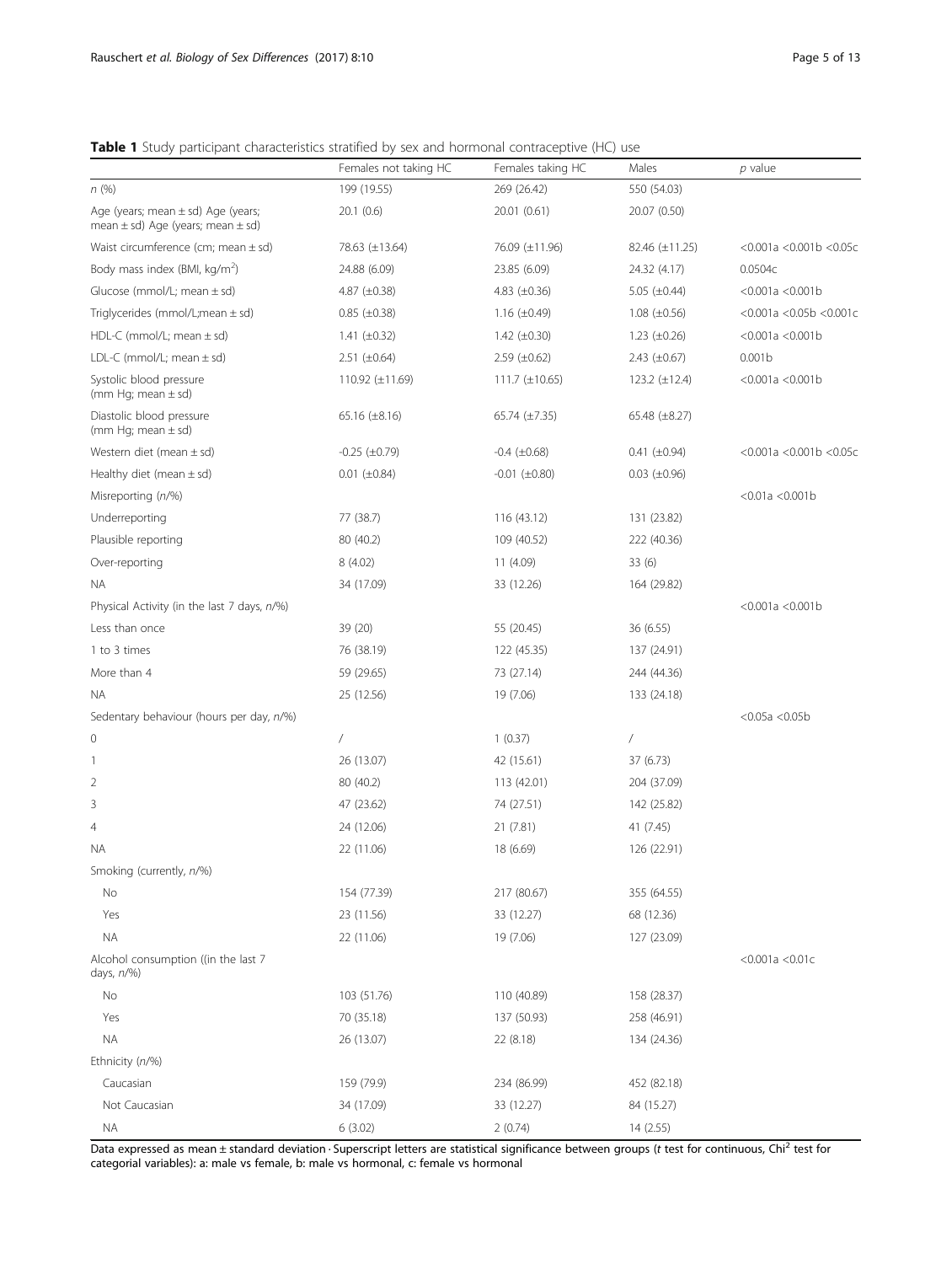<span id="page-5-0"></span>

For HDL, TAG and WC, LPCa C18:3 was significantly different. LPCa C18:1, LPCa C20:4, LPCa C22:6 and SMa C41:0 shared different associations depending on the sex category for HDL and WC.

HDL and TAG had significant differences in the metabolites LPCa C16:0, LPCa C18:0, LPCa C18:3, LPCe C18:1, PCaa C34:1, PCaa C34:3, PCaa C38:3, PCaa C38:4, SMa C36:0 and SMa C42:4 between the sex categories in common.

For HDL, LPCa C16:1, LPCa C20:3, LPCa C20:5, LPCa C22:5, LPCe C18:0, NEFA C24:5, PCaa C38:0, PCaa C38:6, PCaa C40:5, PCaa C40:6, PCae C40:0, PCae C40:6 and SMa C42:6 were significantly different between males, hormonal contraceptive-taking females and non-hormonal contraceptive-taking females.

TAG was significantly differently associated with PCaa C32:3, PCaa C36:0, PCaa C36:1, PCaa C36:2, PCaa C36:3, PCaa C36:4, PCaa C38:5, PCae C36:1, PCae C38:0, SMa C38:1, SMa C40:3 and SMa C40:4 (Fig. [3\)](#page-8-0).

## **Discussion**

Our results show significant differences in the concentrations of metabolites in males, HC and non-HC females. In general, males have higher LPC and Carn levels, and non-HC females have higher SM and PC levels. HC females have higher NEFA concentrations than non-HC females and males. The concentrations of HDL-C, glucose and TG, sysBP and WC differed significantly between males, HC and non-HC females and also in their associations with metabolite concentrations.

Numerous epidemiological studies have shown the prevalence of non-communicable diseases differs between males and females, and it is well established that sex hormones have a significant effect on certain diseases [\[1](#page-11-0), [4\]](#page-11-0). In the field of metabolomics, however, there are few studies addressing sex differences, and how they affect the metabolome underlying diseases risk factors [[3, 15](#page-11-0), [16](#page-11-0)]. Most of the metabolomics studies conducted to date have either not taken potential sex differences into account or have used males and females in the same model. There are several studies showing similar results as our study concerning the sex differences in metabolites [[3, 15, 17\]](#page-11-0). However, to our knowledge there is only one other study that has examined sex differences with respect to HC use and

Table 2 Overview of number of significantly sex group between different metabolite groups

|                                                                                                                                                                                                                                |                                     |                        | Males vs hfemales Males vs nhfemales hfemales vs nhfemales |
|--------------------------------------------------------------------------------------------------------------------------------------------------------------------------------------------------------------------------------|-------------------------------------|------------------------|------------------------------------------------------------|
| AA and a structure of the structure of the structure of the structure of the structure of the structure of the structure of the structure of the structure of the structure of the structure of the structure of the structure | $15$ 1; 1 $\downarrow$              | $15 \uparrow$ ; 2      | $4$ 1; 12 $\downarrow$                                     |
| Carn                                                                                                                                                                                                                           | 12 <sub>1</sub>                     | 11 <sub>1</sub>        | 8↓                                                         |
| LPCa                                                                                                                                                                                                                           | 13 <sub>1</sub>                     | 11 <sub>1</sub>        | 13 <sup>1</sup>                                            |
| $LPCe$ 3 1                                                                                                                                                                                                                     |                                     | 3 ↑                    | 3 l                                                        |
|                                                                                                                                                                                                                                | NEFA 2 1; 16 J                      | $3$ 1; 61              | 6 ↑                                                        |
| PCaa                                                                                                                                                                                                                           | $32 \downarrow$                     | $20 \downarrow$        | 20 ↑; 2 ↓                                                  |
|                                                                                                                                                                                                                                | PCae $3 \uparrow$ ; 24 $\downarrow$ | $1$ 1, 20 $\downarrow$ | $8$ $\uparrow$ ; 2 $\downarrow$                            |
|                                                                                                                                                                                                                                | SM 1 1; 39 L                        | $1$ 1; 35 $\downarrow$ | $15$ 1; 4                                                  |

Arrows: ↑ meaning higher and ↓ meaning lower in the firstly mentiones group in the group comparison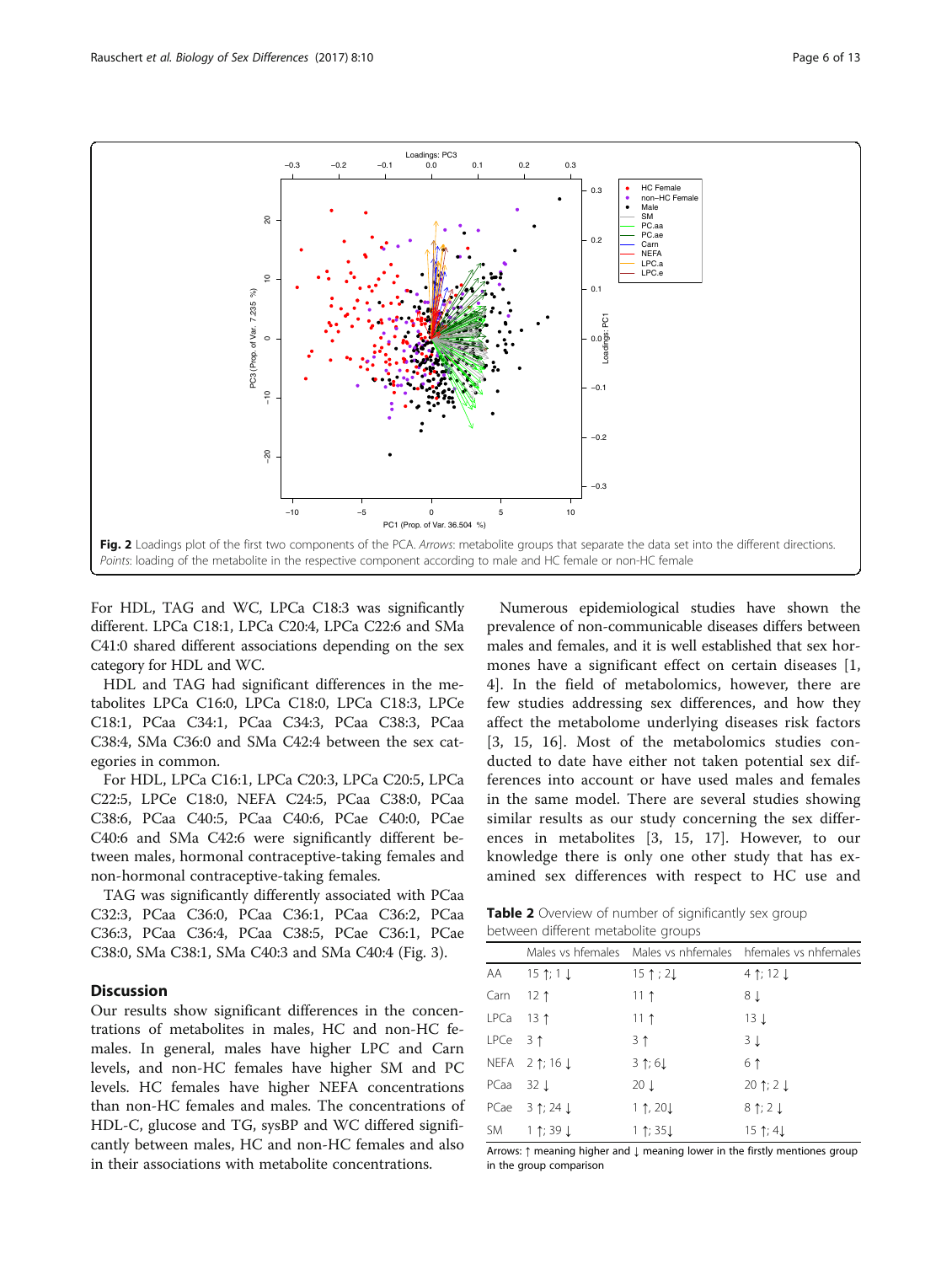<span id="page-6-0"></span>

|                   | Table 3 Results for the group testing after anova |                                |                            |                            |                             |
|-------------------|---------------------------------------------------|--------------------------------|----------------------------|----------------------------|-----------------------------|
| Metabolite        | 즢                                                 | Triacylglycerol                | Waist circumference        | Systolic blood<br>pressure | Glucose                     |
| Acyl-Carn<br>C3:0 | $\,$ $\,$                                         | males > HC                     | $\mathbf{I}$               | $\overline{\phantom{a}}$   | J.                          |
| NEFA C24:5        | HC > non-HC HC > males                            |                                |                            |                            |                             |
| NEFA C26:1        |                                                   | $males$ > $non-HC$             |                            |                            |                             |
| PCaa C32:3        | $HC$ $>$ males                                    |                                |                            |                            | T                           |
| PCaa C34:1        | non-HC > males                                    | $HC > non-HC$ males $> non-HC$ |                            |                            |                             |
| PCaa C34:2        | non-HC > HC                                       | $males$ > $non-HC$             |                            |                            | $males > HC$ males > non-HC |
| PCaa C34:3        |                                                   | HC > non-HC males > non-HC     |                            |                            | males > HC                  |
| PCaa C36:0        | $HC >$ males non-HC $>$ males                     | HC > non-HC HC > males         |                            |                            |                             |
| PCaa C36:1        |                                                   | $males$ > non-HC males > HC    |                            |                            |                             |
| PCaa C36:2        |                                                   | $males > non-HC males > HC$    |                            |                            |                             |
| PCaa C36:3        |                                                   | $males$ > $non-HC$             |                            |                            | males > HC                  |
| PCaa C36:4        |                                                   | $males$ > $non-HC$             |                            |                            | males > HC                  |
| PCaa C38:0        | $HC >$ males non-HC $>$ males                     | HC > non-HC HC > males         |                            |                            |                             |
| PCaa C38:3        | HC > non-HC HC > males                            | $males$ > non-HC males > HC    |                            |                            |                             |
| PCaa C38:4        | non-HC > HC HC > males                            | $males$ > $non-HC$             |                            |                            |                             |
| PCaa C38:5        | $HC$ $>$ males                                    | $males$ > $non-HC$             |                            |                            |                             |
| PCaa C38:6        | $HC >$ males                                      |                                |                            |                            |                             |
| PCaa C40:6        | non-HC > HC + males                               |                                |                            |                            |                             |
| PCaa C40:4        | $HC$ $>$ males                                    | $males$ > $non-HC$             |                            |                            |                             |
| PCaa C40:5        | $HC$ $>$ males                                    | males > non-HC males > HC      |                            |                            |                             |
| PCae C36:1        |                                                   | $males$ > $non-HC$             |                            |                            |                             |
| PCae C38:0        | non-HC > males                                    | HC > non-HC males > non-HC     |                            |                            |                             |
| PCae C40:0        | $HC >$ males                                      |                                |                            |                            |                             |
| PCae C40:6        | $HC$ $>$ males                                    |                                |                            |                            |                             |
| SM C36:0          | HC > non-HC HC > males                            | males > non-HC males > HC      | non-HC > HC                |                            |                             |
| SM C38:1          | non-HC > males                                    | $males$ > $non-HC$             |                            |                            |                             |
| SM C38:2          |                                                   |                                |                            |                            |                             |
| SM C40:3          |                                                   | $males$ > $non-HC$             |                            |                            |                             |
| SM C40:4          |                                                   | $males$ > $non-HC$             | T                          |                            |                             |
| SM C40:5          | non-HC > HC non-HC > males                        | $HC > non+IC$ males $> non+IC$ |                            |                            |                             |
| SM C41:0          | HC > non-HC HC > males                            |                                | non-HC > HC non-HC > males |                            |                             |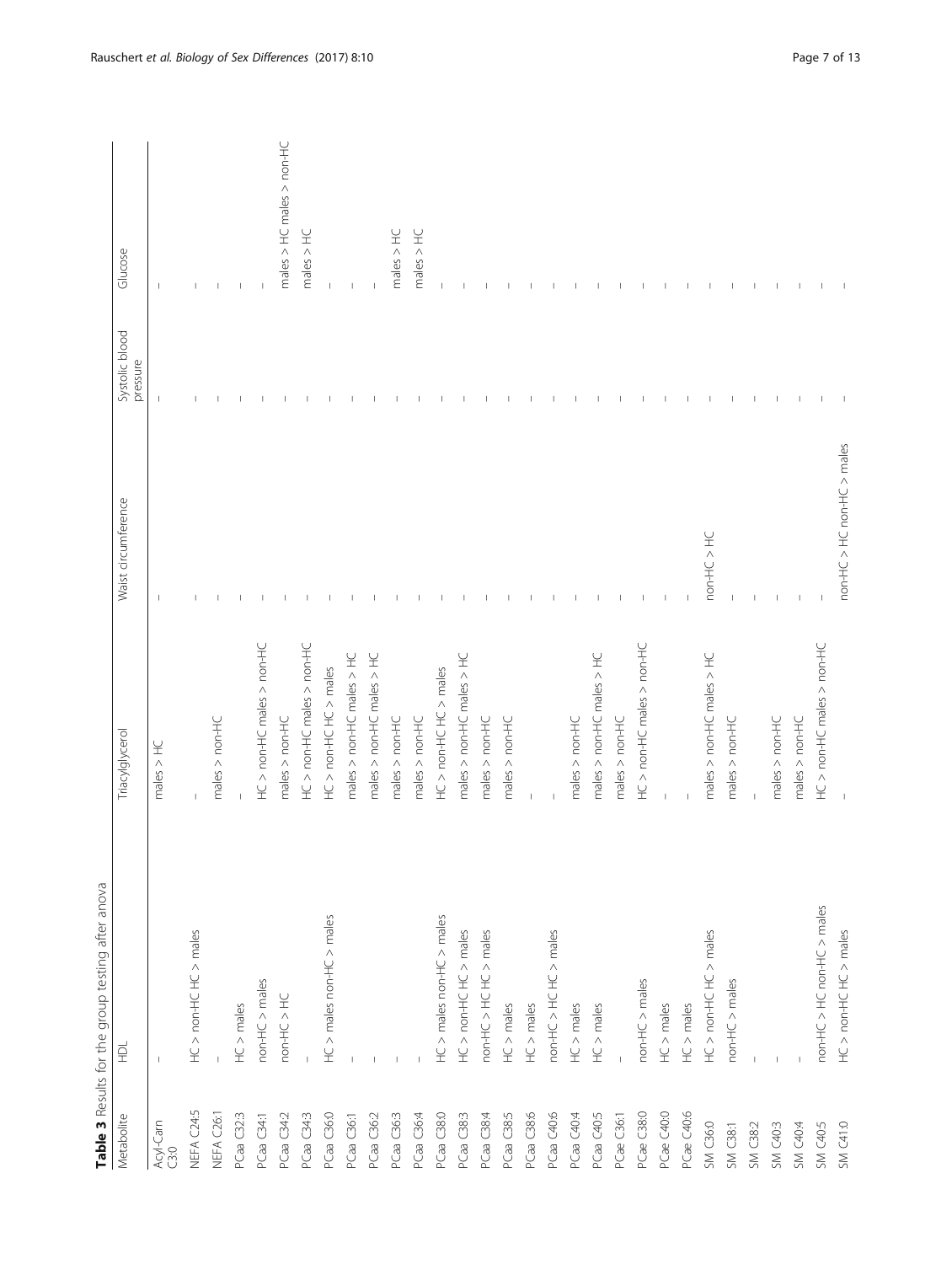|            | Table 3 Results for the group testing after anova (Continued) |                                |                            |  |
|------------|---------------------------------------------------------------|--------------------------------|----------------------------|--|
| SM C42:4   | non-HC > HC HC > males                                        | $males$ > $non-HC$             |                            |  |
| SM C42:6   | $HC >$ males non-HC $>$ males                                 | I                              |                            |  |
| SM C44:6   | non-HC > HC > males                                           | $\begin{array}{c} \end{array}$ |                            |  |
| LPCa C16:0 | non-HC > HC males > HC                                        | $males > non-HC males > HC$    |                            |  |
| LPCa C16:1 | non-HC > HC males > HC                                        | I                              |                            |  |
| LPCa C18:0 | non-HC > HC males > HC                                        | males > non-HC males > HC      |                            |  |
| LPCa C18:1 | non-HC > HC males > HC non-HC > males                         | males > HC                     | HC > non-HC males > non-HC |  |
| LPCa C18:3 | non-HC > HC males > HC non-HC > males                         | $males$ > $non-HC$             | HC > non-HC males > non-HC |  |
| LPCa C20:3 | non-HC > HC males > HC                                        | $\overline{\phantom{a}}$       | I                          |  |
| LPCa C20:4 | les<br>non-HC > HC males > HC non-HC > ma                     |                                |                            |  |
| LPCa C20:5 | non-HC > HC males > HC                                        |                                | HC > non-HC                |  |
| LPCa C22:5 | non-HC > HC males > HC                                        |                                |                            |  |
| LPCa C22:6 | non-HC > HC non-HC > males                                    |                                | $males$ > $non-HC$         |  |
| LPCe C18:0 | non-HC > HC                                                   | $\overline{\phantom{a}}$       | I                          |  |
| LPCe C18:1 | non-HC > HC males > HC non-HC > males                         | males > HC                     |                            |  |

 $\begin{array}{c} \hline \end{array}$ Direction of the difference in the 46 metabolites found significant in the anova in association with the according MetS factor. Males, HC (hormonal contraceptive-taking females) and non-HC (non-hormonal-taking females) are indicated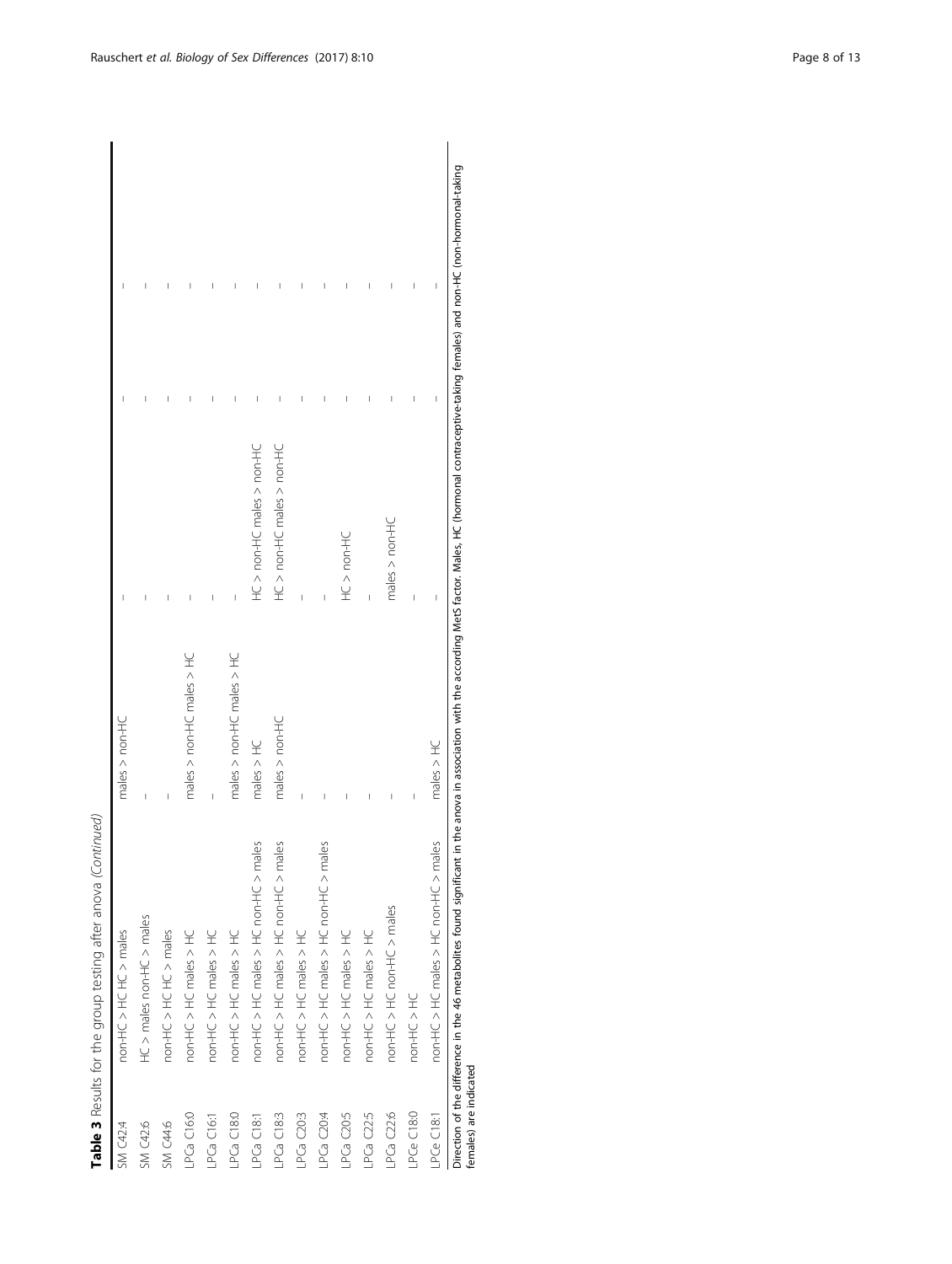<span id="page-8-0"></span>

metabolomics or that has investigated associations between metabolomics with different components of the MetS [\[3](#page-11-0), [15\]](#page-11-0). Given a significant number of women of childbearing age are taking HC, this is a large group that is not represented or analysed in many clinical studies.

## General sex differences

In the present study, we found higher WC in males than females which supports data showing obese males have more visceral adiposity than obese females [[18](#page-11-0)]. Our data supports the literature in showing that HDL-C concentrations were higher in women than in men. Higher HDL-C is known to associate with lower cardiovascular risk [[17](#page-11-0)]. Previous reports have shown that lower HDL-C in males associate with lower SM concentrations compared with that in females [[19](#page-11-0)]. Our data are in accordance with these results.

We found LPC and SM concentrations most differentiating between males, non-HC and HC females. This might be due to a suppression of lecithin cholesterol

acyltransferase (LCAT) activity by higher SM concentrations. Males, having lower SM concentrations than females, showed higher LPC concentrations, which is in accordance with LPCs being associated with higher LDL and lower HDL. The sex difference may also explain previous findings of decreased LPC concentrations in association with obesity, as LPC are higher in males than in females [\[20](#page-11-0), [21](#page-11-0)].

Although higher circulating LPC levels in the blood have been predominantly associated with LCAT activity [[22\]](#page-11-0), higher levels of LPC have also been associated with phospholipase  $A_2$  (PLA2) activity. This enzyme mainly associates with LDL and hydrolyses the fatty acid at the sn-2 position from phospholipids, leading to a LPC and a non-esterified fatty acid. This reaction by LPC by PLA2 is thought to play an important role in the early onset of cardiovascular diseases [\[23](#page-11-0)]. There is some evidence that PLA2 activity is increased in males compared with females, in accordance with our finding that LPCs were associated with male sex [[24](#page-11-0)].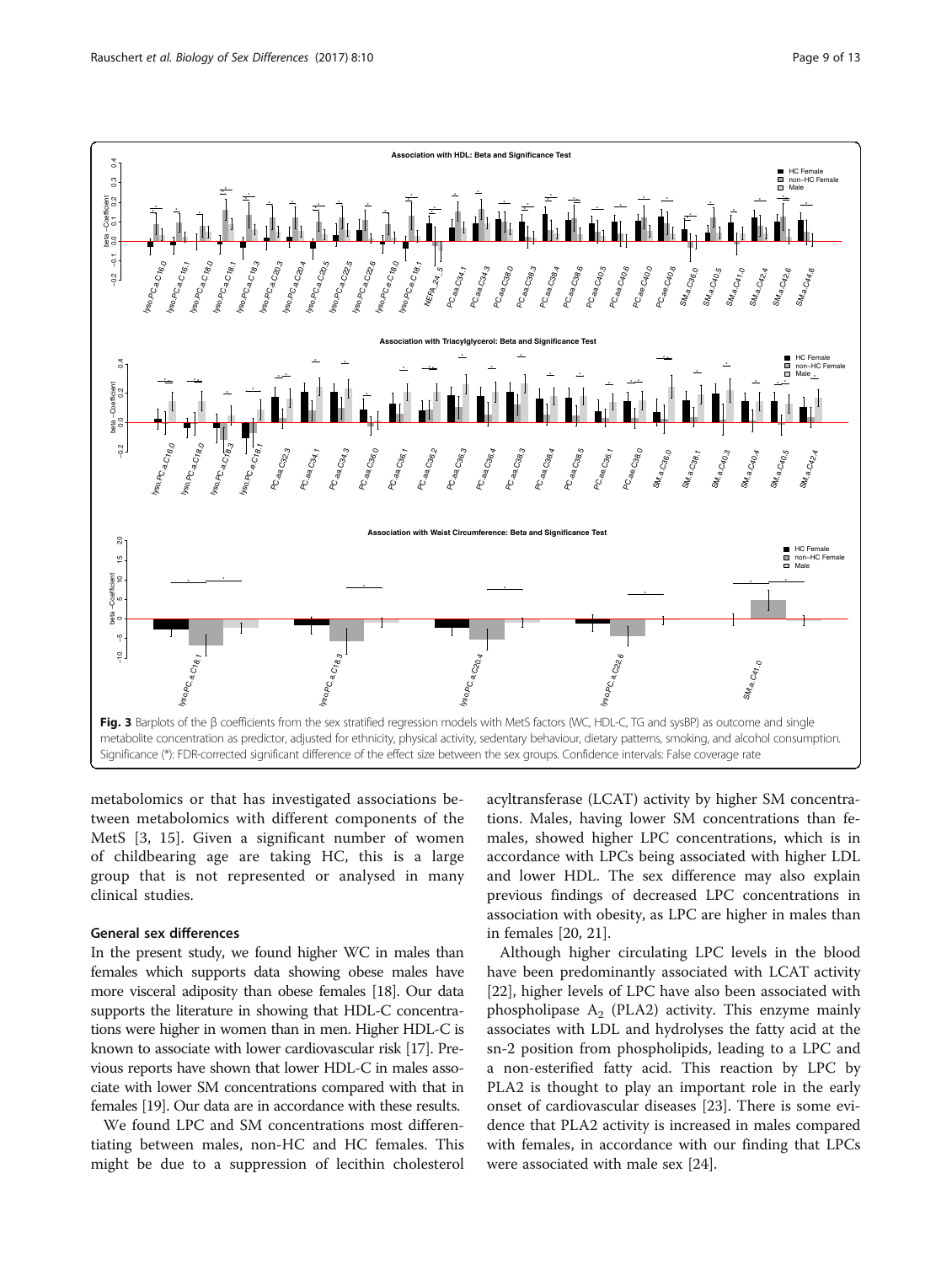The difference in PC and SM levels between males and HC and non-HC females is likely related to the different distribution of lipoprotein species and their associated metabolic consequences. This may also explain some of the differences associated with HDL which is enriched in PC containing polyunsaturated fatty acids [\[25\]](#page-11-0).

Serine was significantly higher in females. Together with palmitoyl-CoA concentrations, serine is the initial and rate-limiting metabolite in the metabolism of sphingolipids. We found that AA and especially branched chain amino acids (BCAA) concentrations were higher in males than in HC or non-HC females. BCAA and associated metabolites have been shown to associate with insulin resistance, cardiovascular disease and female sex hormones [\[26\]](#page-11-0).

BCAA have been shown to be important in muscle metabolism, which could explain the significantly positive association of leucine with male sex rather than HC or non-HC females, since males have a higher percentage of lean body mass including muscle mass than females [[27](#page-11-0)]. Testosterone is long known as an anabolic hormone linked to AA metabolism [\[28](#page-11-0)]. In a study in elderly men, testosterone supply led to increased strength and lean body weight [\[28\]](#page-11-0). In general the differences between males and females in the metabolome likely reflect differences in lipid and AA metabolism.

#### Hormones and hormonal contraceptives

The majority of HC provide the two hormones estrogen and progesterone, which influence AA and lipid metabolism [[28](#page-11-0)–[39](#page-12-0)]. We found that HC females have decreased free Carn and acyl-Carn levels together with decreased AA levels. Previous reports show female free Carn and acyl-Carn levels decrease significantly upon reaching fertile age [[30\]](#page-11-0). It was suggested that estrogen levels might be the reason.

Furthermore, estrogen is associated with an increased availability of fatty acids by lipolysis and also decreases carbohydrate metabolism [\[19](#page-11-0), [31](#page-11-0)].

A recent study showed that a decrease in estrogen enhances the accumulation of visceral fat in women through Aldehyde dehydrogenase 1 family, member A1 (aldh1a1), but the effect of the enzyme was not relevant in men, supporting sex differences in lipid metabolism driven by hormones [[32\]](#page-11-0).

Our observation of reduced concentrations of some NEFA species in males compared to non-HC females and especially HC females could be due to the higher testosterone levels in males [[33](#page-11-0)]. Higher insulin concentrations are known to associate with lower NEFA levels that associate with a lower β-oxidation in the fasting state and therefore also lower acyl-Carn levels, as carrier of fatty acids.

Estrogen and estradiol have been shown to increase HDL-C blood concentrations, which is a protective marker for cardiovascular diseases. This could, in part, explain the increased risk of cardiovascular diseases in women after menopause [\[34](#page-11-0)]. In accordance with our findings, HC use has been associated with higher HDL-C and low-density lipoprotein-cholesterol (LDL-C) (higher than in males in our data), TG (lower in HC females compared to that in males and non-HC females in our data) concentrations [[34\]](#page-11-0). This could explain the higher PC and SM concentrations in HC females compared to those in males and non-HC females, as they are the most abundant phospholipids in lipoproteins [\[35\]](#page-12-0).

Some estrogen compounds have been shown to not only decrease concentrations of stearic acid but also, amongst others, increase palmitic acid in PC in the serum [\[38\]](#page-12-0). The lower levels of LPCa C16:0, LPCa C18:0 and LPCa C18:1 in HC females compared to non-HC females could be a reflection of that, since they potentially occur after cleaving a fatty acid from PCs by LCAT activity.

#### MetS dependent differences

Males in our study have a more adverse metabolic profile than non-HC females and HC females, with respect to WC, sysBP and TG, HDL-C and glucose concentrations and also differences in the relationships between these components and different metabolites, for example LPC concentrations between males and either HC or non-HC females.

HC and non-HC females mainly differed in SM and PC concentrations. WC, TG and HDL were associated with increased LPC concentrations that are also differently elevated between males and HC and non-HC females. This is in keeping with the finding that LPC concentrations have been associated to WC in other studies and highlights the importance of our findings.

HDL levels are associated with LCAT, an enzyme that leads to the formation of LPC [\[36](#page-12-0)]. In our study, males had higher levels of LPC and lower levels of HDL-C than females.

HDL is known to contain a lower SM/PC ratio than LDL, which could be a reason for HDL being mainly associated with PC and LPC species in our study [\[37](#page-12-0)]. The β coefficient for the association between LPC levels and components of the MetS was higher in females than in males; irrespective of whether it was a positive (sysBP, TG, HDL) or negative (TG, WC, HDL) association. This suggests a more negative effect of LPC in females than in males, possibly due to the fact, that males already have higher levels of LPC.

In our study SM had a strong association with high levels of components of the MetS in males and in HC or non-HC females. But in general, SM concentrations were higher in females (HC and non-HC) than in males.

To our knowledge there are no other studies that have performed a comprehensive metabolomics analysis examining sex differences in relation to components of the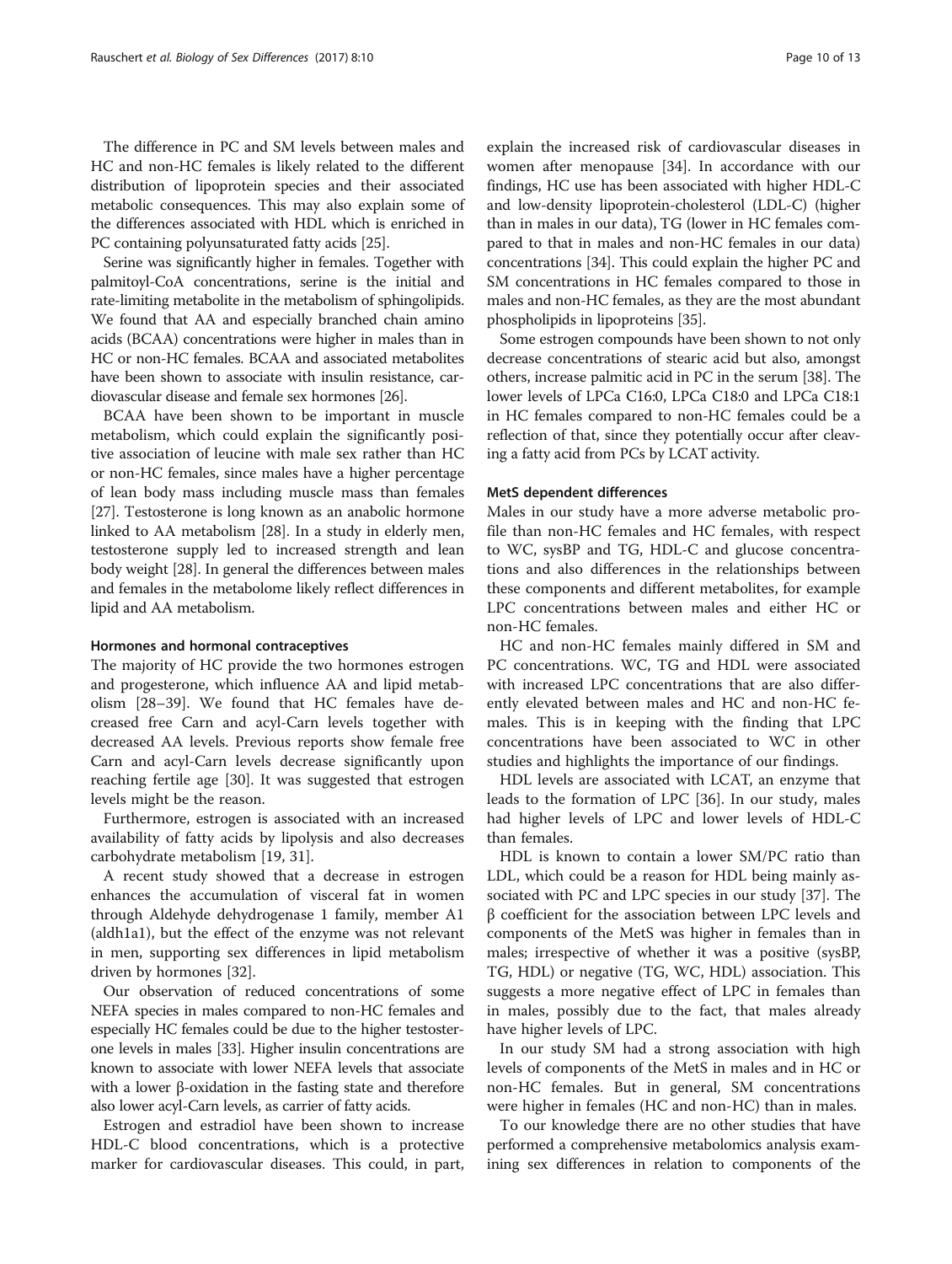<span id="page-10-0"></span>MetS. Newbern et al. reported sex differences in insulin resistance in adults in their metabolomics study, although these were mainly in BCAAs and their by-products shortchain acyl-Carn [\[15\]](#page-11-0).

Because of the young age of 20 years of the participants, the analysis of this cohort is valuable for future lifestyle and other prevention strategies in this age group. Additionally, the sample size is exceptionally high with more than 1000 participants. Studies like ours provide some insight into the possible mechanisms for the differences in the prevalence of diseases between sexes. These data are also important in assisting intervention and metabolomics studies conducted in the future.

The limitations of our study are that we do not have blood sex hormone concentrations or any information on the time of the estrous cycle, so the focus of this study is hypothesis generation. It is an observational cohort study with a cross-sectional analysis, which does not allow for interpretations of the directions of associations. Additionally, we had only plasma and no cell samples to measure and interpret metabolic changes, and we did not have separated lipoprotein species.

## Conclusions

This study has shown clear differences between plasma metabolite concentrations in males and HC or non-HC females, especially in LPC, SM and PC, which have been shown to associate with obesity in other studies [[7, 21,](#page-11-0) [38](#page-12-0)]. Further, the association of these metabolites differed between sexes with components of the MetS, which means that development of diseases like obesity and diabetes may differ between the sexes, potentially mediated by sex hormones. Our findings highlight the importance of considering sex differences when conducting a metabolomics study, and the need to account for the effect of HC usage in females in future studies. The latter finding could be of importance for early programming or pregnancy studies, as the use of HC leads to a hormonal state in the body similar to pregnant women [[29](#page-11-0), [39\]](#page-12-0). To our knowledge this is the first comprehensive analysis demonstrating differences in metabolomics between males and females, as well as the effect of HC use. Additionally, we show that the association between metabolomics markers and components of the MetS are significantly different between males and females.

#### Additional file

Supplemental information is available on the website of Biology of Sex Differences.

[Additional file 1: Table S1.](dx.doi.org/10.1186/s13293-017-0131-0) Results for the regression model of the unstratified population with the five MetS. Table S2-S4. Results of the Regression model with Metabolite concentration as outcome and two-level sex variable as predictor. Table S5. Results for the ANOVA for the five MetS Factors. Table S6: Results for the group testing after the

Anova. Table S6.1. Results for the testing of hfemales versus nhfemales. Table 6.2. Results for the testing of males versus hfemales. Table S6.3. Results for the testing of males versus nhfemales. Table 7. Median, 25% and 75% quartile for every metabolite (215) of the Raine Study metabolomics dataset stratified by males and non-hormonal and hormonal contraceptivetaking females. Table S7.1. Non-hormonal contraceptive-taking females. Table S7.2. Hormonal contraceptive-taking females. Table S7.3. Male subset. (DOCX 530 kb)

#### Abbreviations

AA: Amino acids; acyl-Carn: Acyl-Carnitine; aldh1a1: Aldehyde dehydrogenase 1 family, member A1; Anova: Analysis of variance; BCAA: Branched chain amino acids; Carn: Free carnitine; CoA: Coenzyme A; HC females: Hormonal contraceptive-taking females; HDL-C: High-density lipoprotein cholesterol; LCAT: Lecithin cholesterol acyltransferase; LC-MS/MS: Liquid chromatographytandem mass spectrometry; LDL-C: Low-density lipoprotein cholesterol; LPC/ LPCa: Lyso-phosphatidylcholines; LPCe: alkyl-linked lyso-phosphatidylcholines; MetS: Metabolic syndrome; NEFA: Non-esterified fatty acids; Non-HC females: Non-hormonal contraceptive-taking females; PCA: Principal component analysis; PCaa: Diacyl-phosphatidylcholines; PCae: Acyl-alkyl-phosphatidylcholines; SM: Sphingomyelines; sysBP: Systolic blood pressure; TG: Triacylglycerol; WC: Waist circumference

#### Acknowledgements

We are grateful to Stephanie Winterstetter (Division of Metabolic and Nutritional Medicine, Dr von Hauner Children's Hospital, University of Munich, Munich, Germany), who analysed the blood plasma samples, and to Franca Kirchberg, for statistical advices.

The data presented are part of the PhD thesis accomplished by Sebastian Rauschert at the Medical Faculty of the Ludwig-Maximilians-University of Munich. Also, we gratefully acknowledge the Raine Study participants and their families, and the Raine Study Team, for the cohort coordination and data collection.

#### Funding

Core funding for the Western Australian Pregnancy Cohort (Raine) Study is provided by the University of Western Australia; the Faculty of Medicine, Dentistry and Health Sciences at the University of Western Australia; the Telethon Kids Institute (formerly known as the Telethon Institute for Child Health Research); the Women and Infants Research Foundation; Curtin University of Technology; Edith Cowan University and the Raine Medical Research Foundation. We thank the National Health and Medical Research Council (NHMRC) for their provision of funding (Project ID#1022134 and European Union collaborative project ID#1037966). TM is supported by an NHMRC Research Fellowship (1042255).

Further funding was received from the European Union's 7th Framework Programme (FP7/2007–2013), EarlyNutrition project, under grant agreement No. 289346, and from the European Research Council Advanced Grant ERC-2012-AdG – no.322605 META-GROWTH.

This manuscript does not necessarily reflect the views of the Commission of the European Communities and in no way anticipates the future policy in this area. The supporters of this work had no role in the study design, the data collection and analysis, the decision to publish, or the preparation of the manuscript.

#### Availability of data and materials

The datasets during and/or analysed during the current study are available from the corresponding author on reasonable request.

#### Authors' contributions

SR wrote the paper and performed the statistical analysis and data interpretation. CH contributed to the statistical analysis and data interpretation. OU performed LC-MS/MS analysis and contributed to data interpretation. BK and WO conceived the study. TM was responsible for the collection, storage and shipment of plasma to Germany, for metabolomics analysis. TM, LB and WO were responsible for all data collection. All co-authors have contributed to the content, read and approved the final manuscript.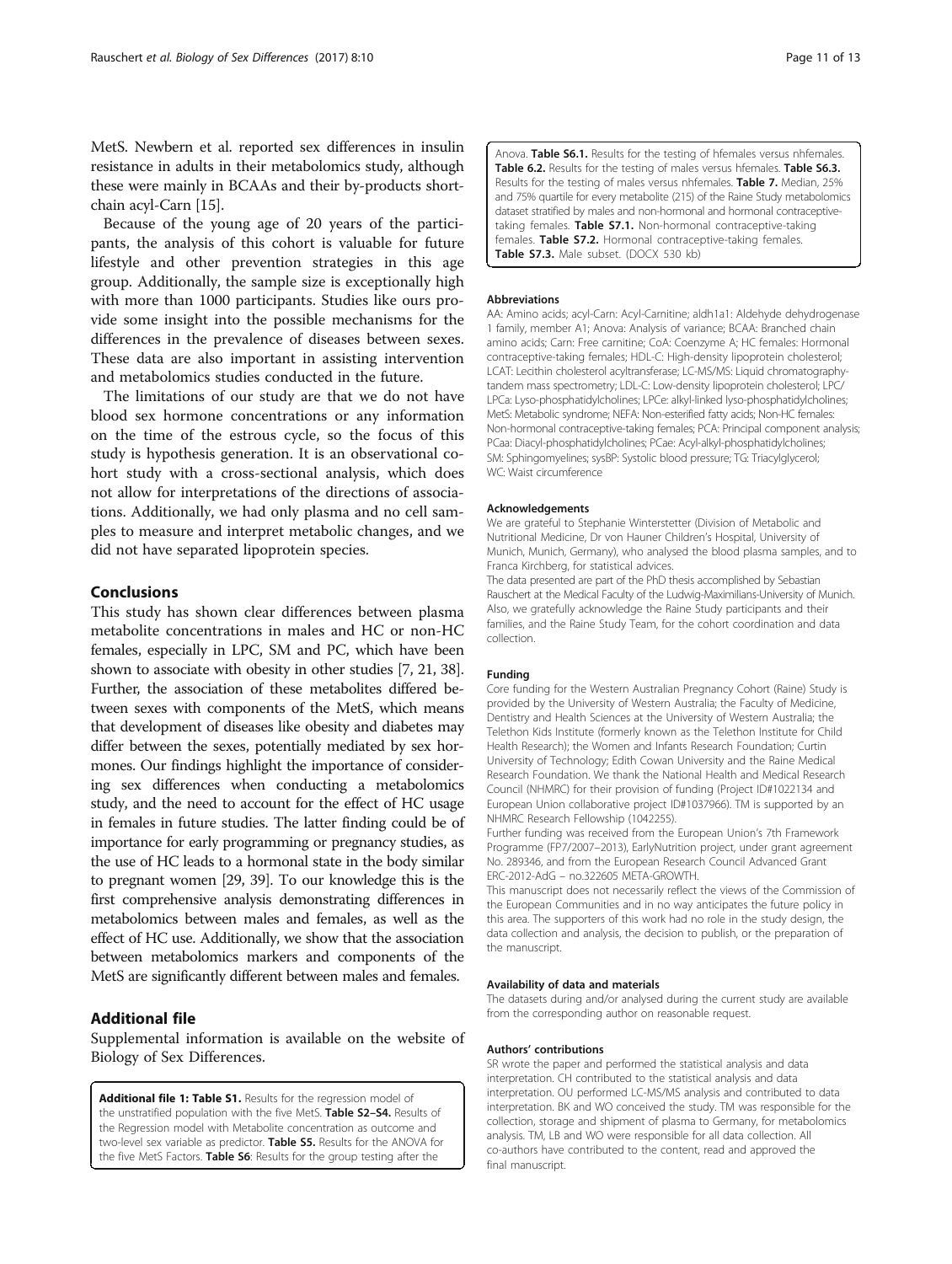#### <span id="page-11-0"></span>Competing interests

The authors declare that they have no competing interests.

#### Consent for publication

Not applicable.

#### Ethics approval and consent to participate

Ethics approval at the 20-year follow-up was obtained from the University of Western Australia Human Research Ethics Committee. Informed and written consent was obtained from participants.

#### Publisher's Note

Springer Nature remains neutral with regard to jurisdictional claims in published maps and institutional affiliations.

#### Author details

<sup>1</sup> Ludwig-Maximilian Universität München, Dr. von Hauner Children's Hospital, University of Munich Medical Center, Lindwurmstr. 4, D-80337 München, Germany. <sup>2</sup>School of Medicine and Pharmacology, Royal Perth Hospital Unit, University of Western Australia, Perth, Western Australia 6000, Australia. <sup>3</sup>Menzies Institute for Medical Research, University of Tasmania, Hobart, Tasmania 7000, Australia. <sup>4</sup>Telethon Kids institute, The University of Western Australia, Perth, Western Australia 6009, Australia.

#### Received: 6 October 2016 Accepted: 14 March 2017 Published online: 28 March 2017

#### References

- 1. Leening MJ, Ferket BS, Steyerberg EW, Kavousi M, Deckers JW, Nieboer D, et al. Sex differences in lifetime risk and first manifestation of cardiovascular disease: prospective population based cohort study. BMJ. 2014;349:g5992. Pubmed Central PMCID: PMC4233917. Epub 2014/11/19. eng.
- 2. Morrow EH. The evolution of sex differences in disease. Biol Sex Differ. 2015; 6:5. Pubmed Central PMCID: PMC4359385, Epub 2015/03/17. eng.
- 3. Ruoppolo M, Campesi I, Scolamiero E, Pecce R, Caterino M, Cherchi S, et al. Serum metabolomic profiles suggest influence of sex and oral contraceptive use. Am J Transl Res. 2014;6(5):614–24. Pubmed Central PMCID: PMC4212935, Epub 2014/11/02. eng.
- 4. Bassuk SS, Manson JE. Oral contraceptives and menopausal hormone therapy: relative and attributable risks of cardiovascular disease, cancer, and other health outcomes. Ann Epidemiol. 2015;25(3):193–200.
- 5. Kanter R, Caballero B. Global gender disparities in obesity: a review. Adv Nutr. 2012;3(4):491–8. Pubmed Central PMCID: PMC3649717. Epub 2012/07/17. eng.
- 6. Alberti KG, Zimmet P, Shaw J. Metabolic syndrome—a new world-wide definition. A Consensus Statement from the International Diabetes Federation. Diabet Med. 2006;23(5):469–80. Epub 2006/05/10. eng.
- Rauschert S, Uhl O, Koletzko B, Kirchberg F, Mori TA, Huang RC, et al. Lipidomics reveals associations of phospholipids with obesity and insulin resistance in young adults. J Clin Endocrinol Metab. 2015:jc20153525. Epub 2015/12/29. Eng.
- 8. Newnham JP, Evans SF, Michael CA, Stanley FJ, Landau LI. Effects of frequent ultrasound during pregnancy: a randomised controlled trial. Lancet. 1993;342(8876):887–91. Epub 1993/10/09. eng.
- 9. Hellmuth C, Weber M, Koletzko B, Peissner W. Nonesterified fatty acid determination for functional lipidomics: comprehensive ultrahigh performance liquid chromatography-tandem mass spectrometry quantitation, qualification, and parameter prediction. Anal Chem. 2012;84(3): 1483–90. Epub 2012/01/10. eng.
- 10. Harder U, Koletzko B, Peissner W. Quantification of 22 plasma amino acids combining derivatization and ion-pair LC-MS/MS. J Chromatogr B Anal Technol Biomed Life Sci. 2011;879(7-8):495–504. Epub 2011/02/05. eng.
- 11. Ambrosini GL, Oddy WH, Robinson M, O'Sullivan TA, Hands BP, de Klerk NH, et al. Adolescent dietary patterns are associated with lifestyle and family psychosocial factors. Public Health Nutr. 2009;12(10):1807–15. Epub 2009/01/24. eng.
- 12. Fox J, Weisberg S. An {R} Companion to Applied Regression. Secondth ed. Thousand Oaks: Sage; 2011. URL: [http://socserv.socsci.mcmaster.ca/jfox/](http://socserv.socsci.mcmaster.ca/jfox/Books/Companion) [Books/Companion](http://socserv.socsci.mcmaster.ca/jfox/Books/Companion).
- 13. Benjamini Y, Hochberg Y. Controlling the false discovery rate: a practical and powerful approach to multiple testing. J R Stat Soc B Methodol. 1995; 57(1):289–300.
- 14. Benjamini Y, Yekutieli D. False discovery rate-adjusted multiple confidence intervals for selected parameters. J Am Stat Assoc. 2005; 100(469):71–81.
- 15. Newbern D, Gumus Balikcioglu P, Balikcioglu M, Bain J, Muehlbauer M, Stevens R, et al. Sex differences in biomarkers associated with insulin resistance in obese adolescents: metabolomic profiling and principal components analysis. J Clin Endocrinol Metab. 2014;99(12):4730–9. Pubmed Central PMCID: PMC4328030, Epub 2014/09/10. eng.
- 16. Won EY, Yoon MK, Kim SW, Jung Y, Bae HW, Lee D, et al. Gender-specific metabolomic profiling of obesity in leptin-deficient ob/ob mice by 1H NMR spectroscopy. PLoS One. 2013;8(10):e75998. Pubmed Central PMCID: PMC3789719, Epub 2013/10/08. eng.
- 17. Mittelstrass K, Ried JS, Yu Z, Krumsiek J, Gieger C, Prehn C, et al. Discovery of sexual dimorphisms in metabolic and genetic biomarkers. PLoS Genet. 2011; 7(8):e1002215. Pubmed Central PMCID: 3154959.
- 18. Karastergiou K, Smith SR, Greenberg AS, Fried SK. Sex differences in human adipose tissues—the biology of pear shape. Biol Sex Differ. 2012;3(1):13. Pubmed Central PMCID: PMC3411490, Epub 2012/06/02. eng.
- 19. Wu BN, O'Sullivan AJ. Sex differences in energy metabolism need to be considered with lifestyle modifications in humans. J Nutr Metab. 2011;2011: 391809. Pubmed Central PMCID: PMC3136178, Epub 2011/07/21. eng.
- 20. Reinehr T, Wolters B, Knop C, Lass N, Hellmuth C, Harder U, et al. Changes in the serum metabolite profile in obese children with weight loss. Eur J Nutr. 2015;54(2):173–81. Epub 2014/04/18. eng.
- 21. Barber MN, Risis S, Yang C, Meikle PJ, Staples M, Febbraio MA, Bruce CR. Plasma lysophosphatidylcholine levels are reduced in obesity and type 2 diabetes. PLoS One. 2012;7(7):e41456. Pubmed Central PMCID: Pmc3405068, Epub 2012/08/01. eng.
- 22. Matsumoto T, Kobayashi T, Kamata K. Role of lysophosphatidylcholine (LPC) in atherosclerosis. Curr Med Chem. 2007;14(30):3209–20.
- 23. Lavi S, McConnell JP, Rihal CS, Prasad A, Mathew V, Lerman LO, et al. Local production of lipoprotein-associated phospholipase A2 and lysophosphatidylcholine in the coronary circulation association with early coronary atherosclerosis and endothelial dysfunction in humans. Circulation. 2007;115(21):2715–21.
- Brilakis ES, Khera A, McGuire DK, See R, Banerjee S, Murphy SA, et al. Influence of race and sex on lipoprotein-associated phospholipase A2 levels: observations from the Dallas Heart Study. Atherosclerosis. 2008; 199(1):110–5.
- 25. Kontush A, Lhomme M, Chapman MJ. Unraveling the complexities of the HDL lipidome. J Lipid Res. 2013;54(11):2950–63. Pubmed Central PMCID: PMC3793600, Epub 2013/04/02. eng.
- 26. Lamont LS, McCullough AJ, Kalhan SC. Gender differences in the regulation of amino acid metabolism. J Appl Physiol. 2003;95(3):1259–65. Epub 2003/06/17. eng.
- 27. Janssen I, Heymsfield SB, Wang ZM, Ross R. Skeletal muscle mass and distribution in 468 men and women aged 18–88 yr. J Appl Physiol. 2000; 89(1):81–8. Epub 2000/07/25. eng.
- 28. Mauras N, Hayes V, Welch S, Rini A, Helgeson K, Dokler M, Veldhuis JD, Urban RJ. Testosterone deficiency in young men: marked alterations in whole body protein kinetics, strength, and adiposity. J Clin Endocrinol Metab. 1998;83(6):1886–92. Epub 1998/06/17. eng.
- 29. Spona J, Dusterberg B, Ludicke F. Composition for contraception. Google Patents. 2013.
- 30. Rasmussen J, Nielsen OW, Janzen N, Duno M, Gislason H, Kober L, et al. Carnitine levels in 26,462 individuals from the nationwide screening program for primary carnitine deficiency in the Faroe Islands. J Inherit Metab Dis. 2014;37(2):215–22. Epub 2013/05/09. eng.
- 31. D'Eon T, Braun B. The roles of estrogen and progesterone in regulating carbohydrate and fat utilization at rest and during exercise. J Womens Health Gend Based Med. 2002;11(3):225–37. Epub 2002/05/04. eng.
- 32. Yasmeen R, Reichert B, Deiuliis J, Yang F, Lynch A, Meyers J, et al. Autocrine function of aldehyde dehydrogenase 1 as a determinant of diet- and sexspecific differences in visceral adiposity. Diabetes. 2013;62(1):124–36. Pubmed Central PMCID: PMC3526050, Epub 2012/08/31. eng.
- 33. Laaksonen DE, Niskanen L, Punnonen K, Nyyssonen K, Tuomainen TP, Salonen R, et al. Sex hormones, inflammation and the metabolic syndrome: a population-based study. Eur J Endocrinol. 2003;149(6):601–8. Epub 2003/12/04. eng.
- 34. Naz F, Jyoti S, Akhtar N, Afzal M, Siddique YH. Lipid profile of women using oral contraceptive pills. PJBS. 2012;15(19):947–50. Epub 2013/10/29. eng.